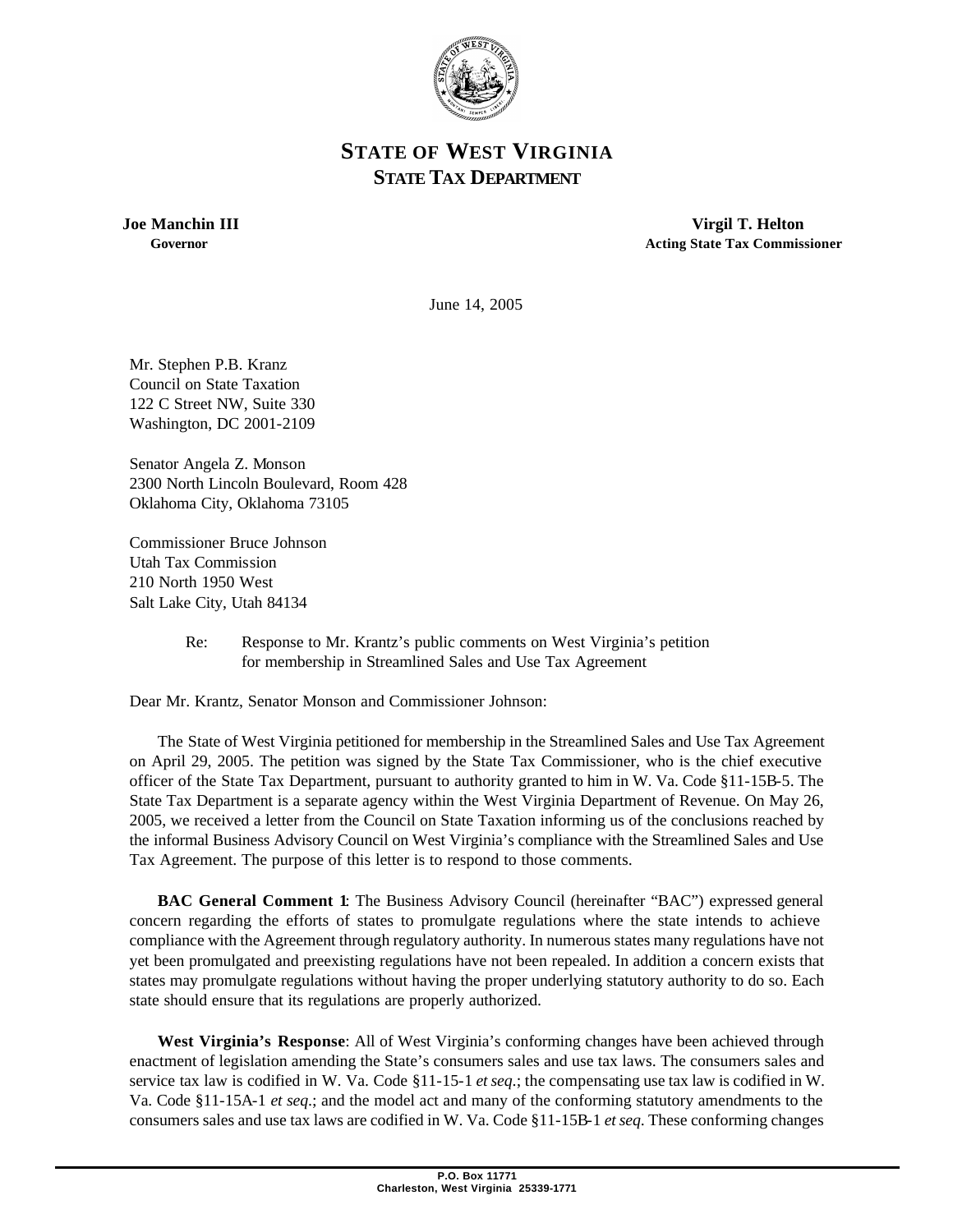Mr. Stephen P.B. Kranz, Senator Angela Z. Monson and Commissioner Bruce Johnson June 14, 2005 Page 2

were enacted over a three-year period, beginning in 2003 with enactment of H. B. 3014. This was followed by enactment of Senate Bill 245 in 2004 and enactment of H. B. 3357 in 2005. The changes enacted in 2003 and 2004 took effect January 1, 2004. The changes enacted in 2005 take effect July 5, 2005, and consist of inserting the word "steam" in the definition of "tangible personal property," updating the definition of "Streamlined Sales and Use Tax Agreement," and providing for West Virginia to have four representatives on the Governing Board.

In West Virginia, administrative rules are classified as procedural, interpretive or legislative rules, as those terms are defined in W. Va. Code §29A-1-2. Administrative rules are promulgated as provided in W. Va. Code §29A-3-1 et seq. Legislative rules may be promulgated only after the Legislature passes a bill authorizing promulgation of the rule. When extraordinary circumstances exist, the Tax Commissioner may promulgate an emergency legislative rule which is effective only for defined statutory periods of time. When the emergency legislative rule is also filed as a proposed legislative rule, the emergency rule has a maximum life of 15 months and expires on the earlier of expiration of the 15 month period or promulgation of the rule pursuant to passage of a bill by the Legislature authorizing its promulgation.

The Tax Commissioner recognizes that his legislative rule for consumer sales and use taxes needs to be updated to at a minimum reflect changes in those laws since the last time the rule was promulgated pursuant to authorization of the Legislature, which passed in 1993. This will be accomplished as soon as possible, time and resources permitting, and in accordance with the statutory process for promulgating legislative rules.

**BAC General Comment 2:** Pursuant to §§ 303 and 401 of the Agreement, each state is required to participate in the Agreement's registration system. This system must be operational by October 1, 2005 for the states to be in compliance with the Agreement.

**West Virginia's Response**: West Virginia will be ready to accept registration information from the central registration system by October 1, 2005, and will be ready to begin testing the system after July 1, 2005.

Additionally, states are required to have rates and boundaries databases. West Virginia's rates and boundaries databases will be finished by July 1, 2005. Currently, the State sales and use tax rates are 6 percent. No local units of government are allowed to impose a local sales/use tax that vendors collect in addition to the State tax. West Virginia does have one economic opportunity district where vendors located in that district collect the 6 percent district excise tax in lieu of the State 6 percent sales tax. This tax is remitted to the Tax Commissioner in the same manner as the State consumers sales and service tax. The only difference is that instead of depositing the tax in the General Revenue Fund (where sales and use taxes are deposited) the district excise tax is deposited into a special fund in the State Treasurer's Office from which debt service is paid on revenue bonds sold by the Ohio County Commission to finance an economic development project. Out-of-state vendors collect West Virginia's 6 percent compensating use tax rather than the 6 percent consumers sales and service tax. When out-of-state vendors make sales to West Virginia customers, the 6 percent compensating use tax is collected regardless of the place of delivery in West Virginia, assuming they have constitutional nexus with the State or have "voluntarily registered" to collect the use tax. The earliest date that municipalities will be allowed to impose a local sales/use tax is July 1, 2008. Our law requires that these taxes be administered by the Tax Commissioner and that the base of the local tax be identical to the base of the State consumers sales and use taxes.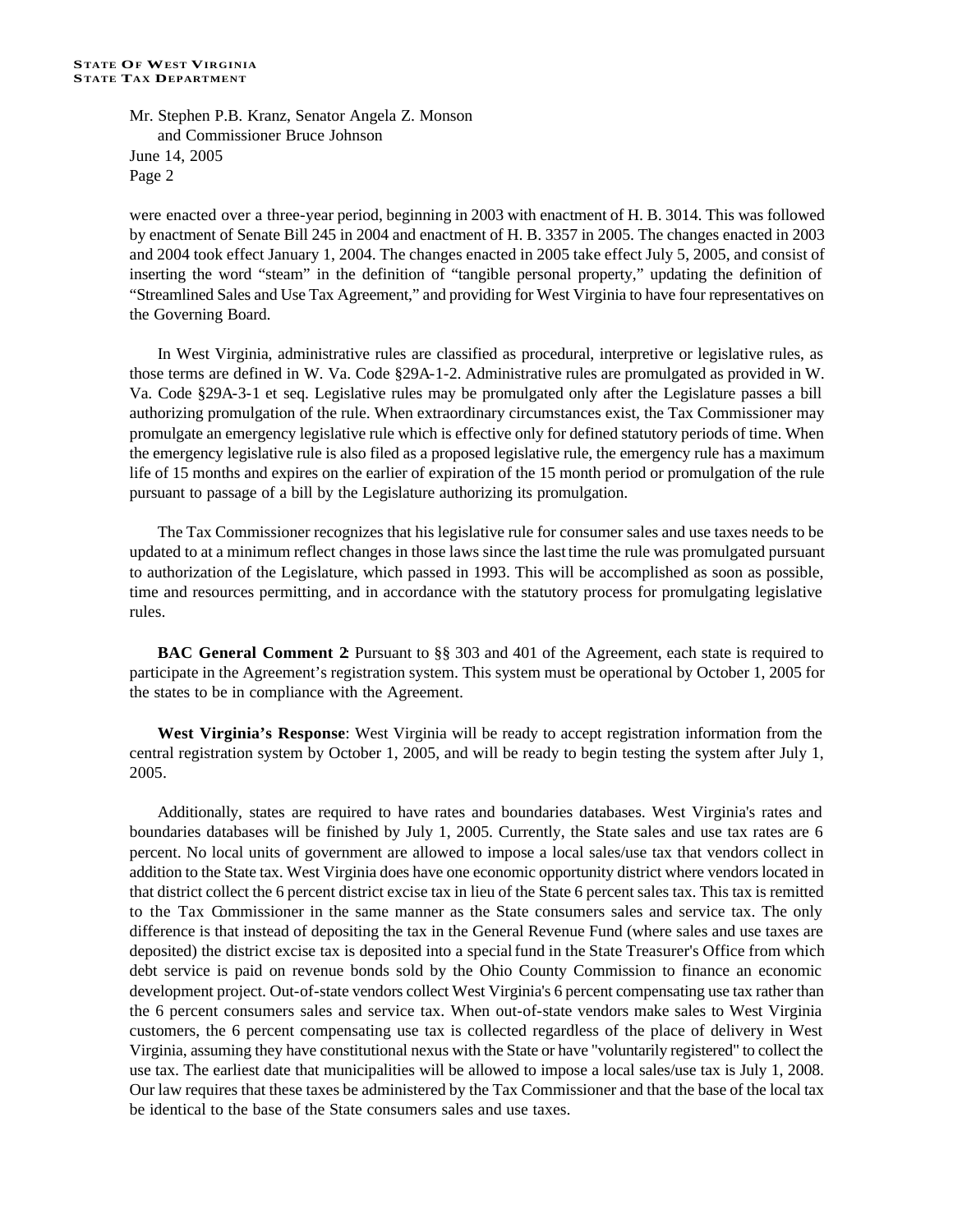Mr. Stephen P.B. Kranz, Senator Angela Z. Monson and Commissioner Bruce Johnson June 14, 2005 Page 3

**BAC General Comment 3**: Not all states have developed taxability matrixes required by § 328 of the Agreement. In addition there is a lack of consistency in the approach to completing these matricies when they are compared state to state. Sales price, delivery charges, direct mail, medical definitions, and installation charges are areas where the lack of consistency is most noticeable. Does N/A mean that the item is exempt or that the defined term is not necessary because the state taxes everything?

**West Virginia's Response**: Attached is our revised taxability matrix. West Virginia does not have product-based exemptions for any of the products listed in the taxability matrix and tax is expressly imposed on custom software. West Virginia has adopted the Agreement's definitions of sales price, delivery charges, direct mail, and medical definitions. Installation charges are taxable. Prepared food is not an issue because West Virginia does not have a product-based exemption for food and food ingredients of any kind, clothing of any kind, computers, software or any health-care products.

In West Virginia: All sales of "tangible personal property," as defined in W. Va. Code §11-15B-2(b)(40), are taxable unless an exemption applies to the transaction. West Virginia has very few product-based exemptions. For example, sales of clothing and related products, sales of food and food products, sales of health and health-related products, and sales of computers and pre-written software are taxable unless an entity-based or use-based exemption applies. Sales of "custom software" are taxable unless an entity-based or use-based exemption applies to the transaction, *see* W. Va. Code § 11-15-3(a).

The furnishing of "select services" is taxable unless an exemption applies to the transaction. Select services included in the tax base are identified in W. Va. Code §11-15-2(b)(17), §11-15B-2(b)(38) and §11- 15-8. Excepted from the definition of "select services" are "personal services," as narrowly defined in W. Va. Code  $\S11-15-2(b)(12)$  and  $\S11-15-2(b)(12)$ , professional services, services regulated by the West Virginia Public Service Commission, other than cable television service which is taxable, "contracting services" as defined in W. Va. Code  $\S$  11-15-2(b)(3), employee services, and ancillary activities associated with sales of tangible personal property under programs or agreements providing incentives to vendors to sell a greater volume of tangible personal property under a manufacturer's, distributor's or other third-party's marketing support program, sales incentive program, cooperative advertising agreement or similar type of program or agreement. All other services are taxable unless an exemption applies. The term "personal services," as defined in W. Va. Code § 11-15-2(b)(12) and §11-15B-2(b)(25), is limited to services rendered to the person of an individual without, at the same time, selling tangible personal property, such as nursing, barbering, manicuring and similar services, and employee services for his or her employer compensated by the payment of wages in the ordinary course of employment.

**BAC Specific Comment 1**: The BAC requests that West Virginia verify its "clothing" and "school supplies" administrative definition, especially with regard to the state's annual sales tax holiday.

**West Virginia's Response**: Sales tax holidays are not automatic in West Virginia. Legislation must be enacted before there will be a sales tax holiday during calendar year 2005, or any future calendar year. The Legislature's 60-day regular session concluded April 9, 2005. No sales tax holiday legislation was enacted. West Virginia understands that should sales tax holiday legislation be subsequently enacted exempting clothing and school supplies sold during the holiday period, the definitions of "clothing" and "school supplies" will need to conform to the definitions of these terms in the Agreement.